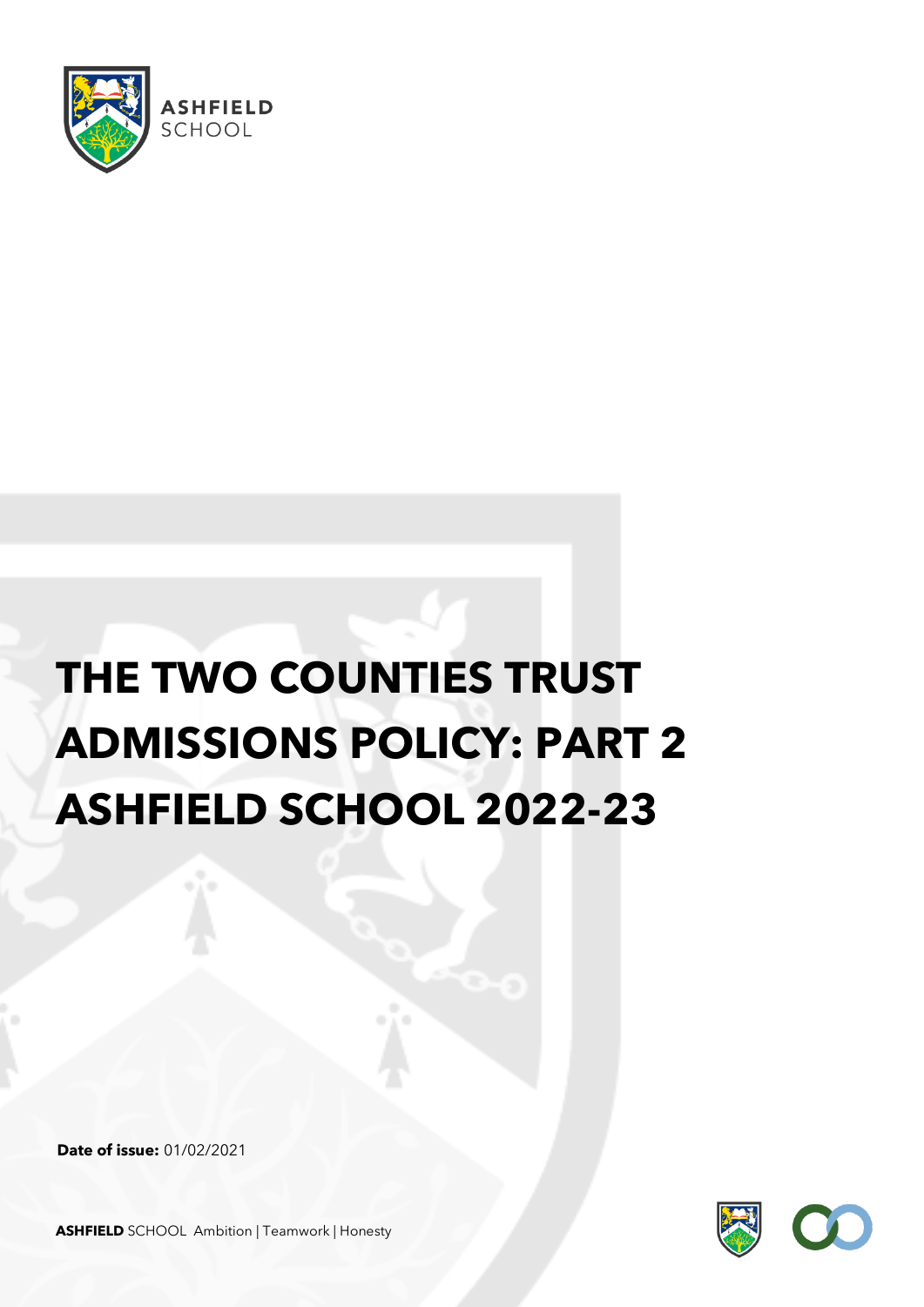Note: This section of the Admissions Policy explains how The Two Counties Trust Admissions policy applies in Ashfield School, including how admissions are prioritised.

# **1. Introduction to the school**

At Ashfield School, we are very proud of our reputation for the high standard of teaching, behaviour and academic achievement. We have high expectations and encourage all students to meet them. As a school, we aspire to ensure that all of our students develop their full range of talents and fulfil their academic potential.

We understand the importance of a good school. You will expect teachers to take the time to know your child and nurture their talents. You will expect your child to be supported, inspired and challenged to do their best in a safe, happy and ambitious learning environment.

As a school, we expect our students and parents to fully work with our staff and Governors in setting and maintaining high standards. In a competitive and ever-changing world, our aim is to nurture resilient, hard-working and respectful citizens who will confidently take their place in the world and make their mark.

## **2. Planned Admission Number**

The Planned Admission Number (PAN) for entry into 2022/23 in this school is: 405

## **3. Criteria for prioritising admissions in Ashfield School**

The following criteria, in the order listed, will be used to allocate places if there are more applications than places available:

- Looked After Children and all previously Looked After Children, including those children who appear (to the admission authority) to have been in state care outside of England and ceased to be in state care as a result of being adopted.
- Children who live in the catchment area at the closing date for applications and who, at the time of admission, will have a brother or sister attending the school.
- Other children who live in the catchment area at the closing date for applications.
- Children who live outside the catchment area, but who are attending a linked primary phase school (see list at the end) on the closing date for secondary applications and who will have a brother or sister at Ashfield School at the time of admission.
- Children who live outside the catchment area and who, at the time of admission, will have a brother or sister at Ashfield School.
- Children who live outside the catchment area but who are attending a linked primary phase school on the closing date for secondary applications.
- Other children who live outside the catchment area.

Children with Education, Health and Care Plans (EHCP) have a different admission process. If a child has an EHCP or parents are in the assessment process, it is important to have a discussion with the Headteacher about what to do next. There is more information in Part 1 of this policy.

In the event that there are more applications than places available, Ashfield School may need to ask for proof of the following when applying the criteria for prioritising admissions:

- Address
- Child's date of birth
- Copy of an adoption order, residence order or special guardianship order and a letter from the
- Local Authority that last looked after the child confirming that (s) he was looked after immediately prior to that order being made.

## **4. Significant Change of Circumstances**

If a change of circumstances takes place after the closing date for applications but before all places have been allocated, then the change of circumstances will be taken into account within the allocation process.

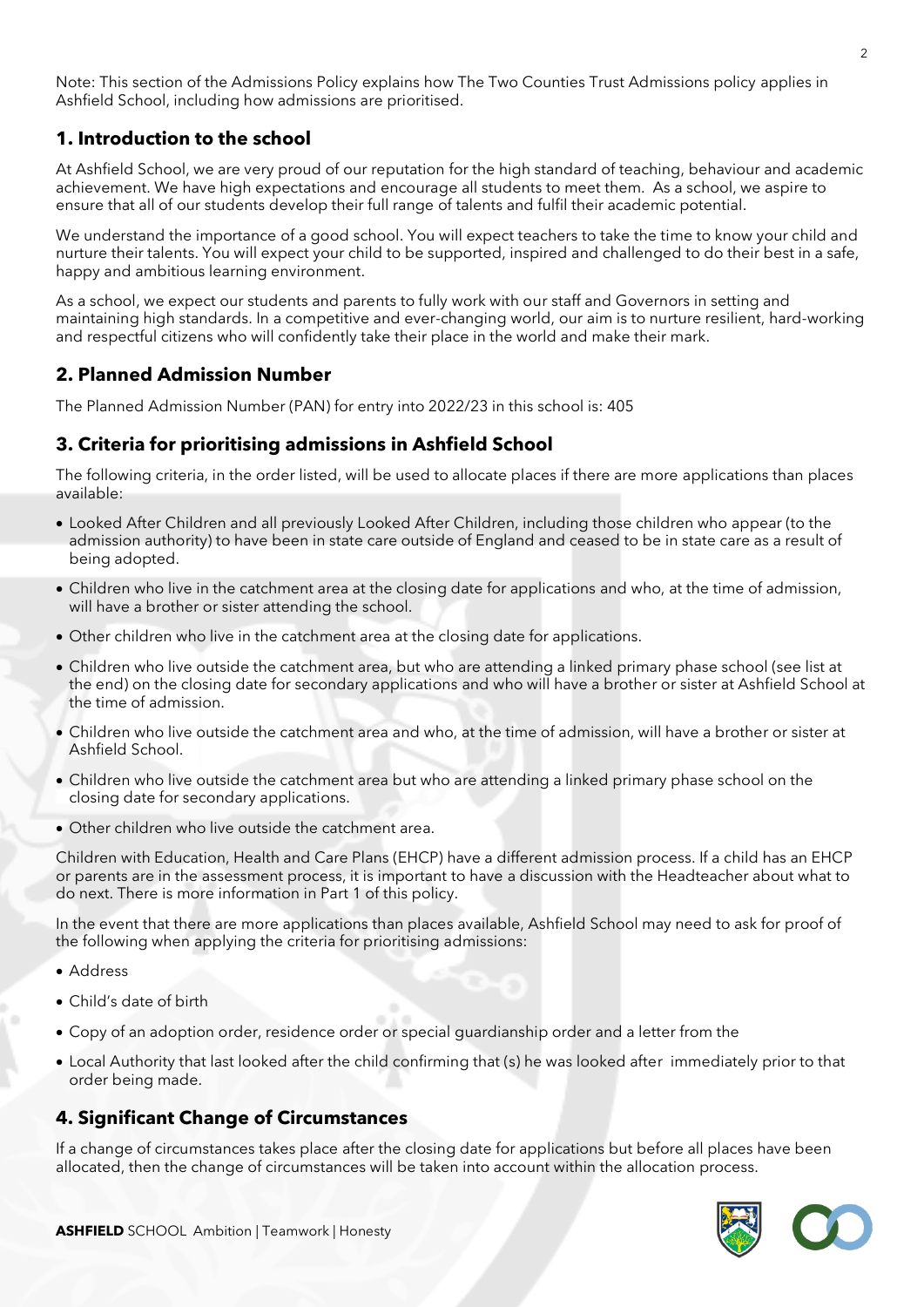If a change of circumstances takes place after all places at the school have been allocated the application will be added to the waiting list in a position which reflects the published priority criteria.

# **5. Appeals**

## **5.1 Year 6 into Year 7 appeals (normal admissions round)**

Parents who have been refused a place into the normal round of admissions from Year 6 into Year 7 have the right to an appeal this decision to an independent panel. Parent wishing to appeal should contact Nottinghamshire County Council at [https://www.nottinghamshire.gov.uk/education/school-admissions/appeal-a-school-admission](https://www.nottinghamshire.gov.uk/education/school-admissions/appeal-a-school-admission-decision)[decision](https://www.nottinghamshire.gov.uk/education/school-admissions/appeal-a-school-admission-decision)

## **5.2 In-Year admission appeals**

Parents who have been refused an in-year place at the academy have the right to appeal this decision, which will be managed through the Two Counties Trust. Parents wishing to appeal should complete the appeal form, which can be found on the academy's website. https://www.ashfield.ttct.co.uk/information/admissions/

Appeals will be held in line with the DfE's School Admission Appeals Code (February 2012).

# **6. Post 16**

The Published Admission number is 100 external places with a total of 300 students in Year 12. Ashfield School Sixth form is committed to providing places on an open-access basis. Our entry requirements are generic and indicative only. The sixth form is committed to recruiting with integrity. IAG is provided at all stages and takes into account a range of factors including GCSE score, predicted grade, actual grade and other factors. The Sixth Form reserves the right to refuse admission to a course in some cases, even where the generic requirements are met. This is in the interests of student success.

## **6.1 16-19 Study Programme Requirements**

All our Post 16 pathways are designed to provide structure and a challenging personalised learning programme. Every student in Years 12 and 13 will study academic or vocational qualifications that are linked to their future plans.

Students who embark on a study programme who do not yet have a grade 4 or higher in Mathematics or English will be required to work towards the achievement of these qualifications as part of their programme.

The pathways that students follow will maximise progression opportunities onto the next stage of their education, employment or apprenticeship.

There are 2 pathways available in Key Stage 5: Academic or Vocational

- A levels and/or Level 3 Applied courses
- Vocational

## **6.2 Planned learning hours**

In order to maintain funding from the EFA all students must be on a programme of above 540 planned learning hours. Students will not be accepted on programmes less than 540 hours.

Students who have not achieved a grade 4 in GCSE English or Maths must enrol onto a GCSE course or at least be working towards GCSE on a suitable alternative qualification. This is now a condition of funding.

This will be agreed with the student on enrolment and form part of their learning agreement. Subsequent changes to this programme must be agreed by the Post 16 LT, but the hours must not fall below 540, unless there are extenuating circumstances.

Student's programmes should also contain an element of work either experience or employability skills. Students will be given the opportunity to experience these aspects within their Year 12 programme.

## **6.3 Over subscription for Sixth Form**

Should oversubscription criteria be required, the same criteria as Year 7 detailed in section 3 on page 1 will be used, **with the exception of Criteria d and f**.

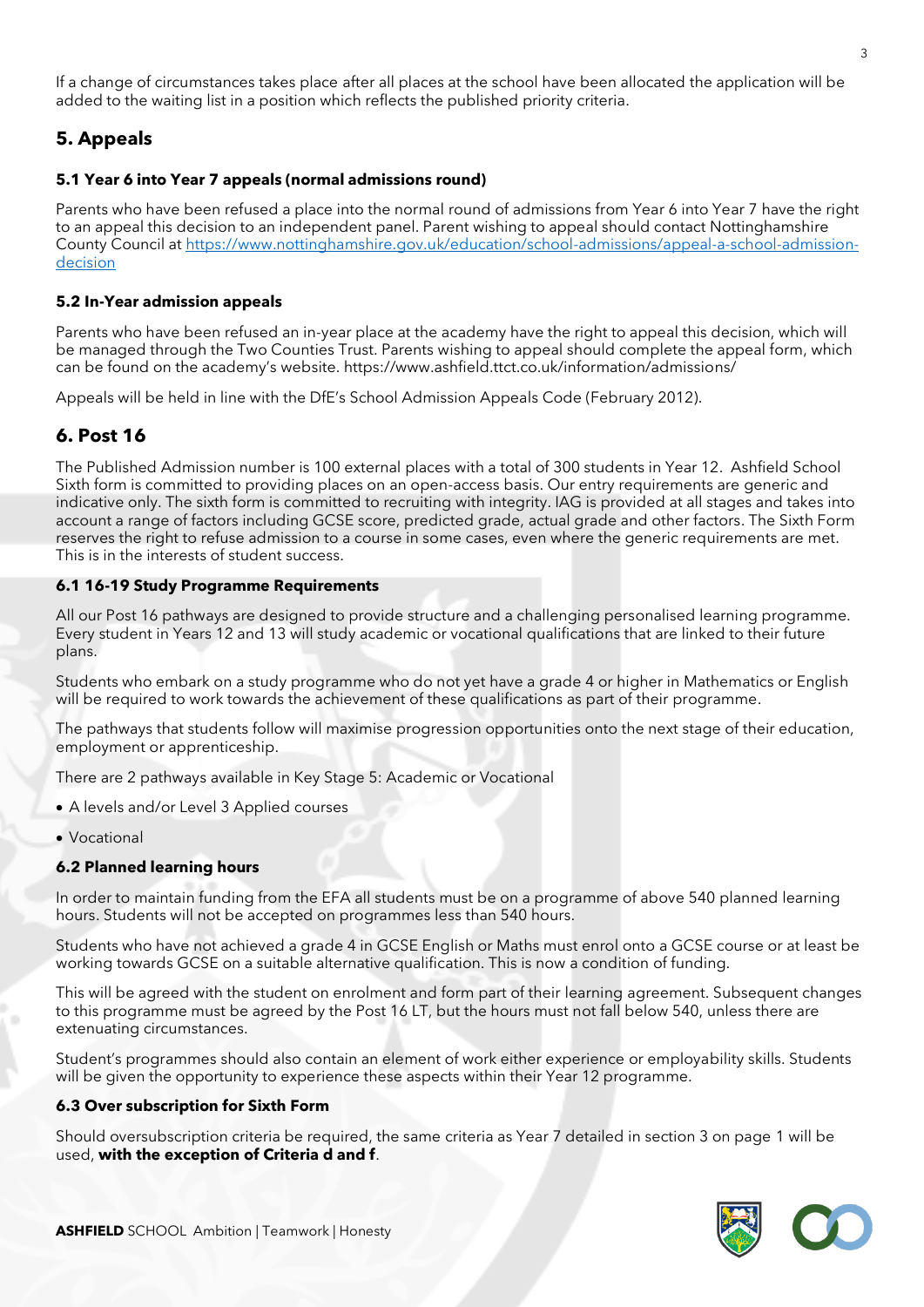#### **6.4 Entry requirements**

A Levels: You need a minimum of 6 GCSE's at Grade 5 or better (one of which must be English or Maths)

Individual subjects will also have set their own requirements. (See individual course descriptors for details.)

Level 3 Applied Courses: Ideally, you need a minimum of 5 GCSEs at Grade 5 or better (one of which must be English or Maths)

Vocational: You need to have an interview to decide upon your suitability for the course.

#### **6.5 Application Process**

Application for admission into Ashfield Post 16 are detailed below. An applicant will only be admitted into Post 16 provided they meet the admission criteria for individual courses; applicants must meet the minimum entry requirements to progress onto the appropriate level of study e.g. A levels or Level 3 qualifications. All those seeking admission into Post 16 must achieve the necessary grades for access onto the courses they have chosen.

#### **6.6 Timetable for Application and Admission:**

| Students attend Open Evening                                 | October          |
|--------------------------------------------------------------|------------------|
| Open interviews and Tours for external applicants            | October - July   |
| Application form deadline for students at Ashfield           | January          |
| Interviews for students at Ashfield School                   | January          |
| Interviews of students who require further advice / guidance | February-March   |
| Offer letters sent                                           | March            |
| Induction Event/Taster Day                                   | July             |
| Publication of GCSE results                                  | August           |
| Post 16 Centre agrees enrolment/refuses admission            | August/September |

#### **6.7 Progression into Year 13**

Progression to Year 13 is not automatic. Ashfield Post 16 re-enrols Year 12 students onto Year 13 courses only if the standards laid out in this paragraph are met.

- Students have successfully completed their mock exams at a Grade D in January of Year 12. If students are not successful in their mock exams, they have the opportunity to take a resit mock exam in March, which they must pass at a Grade D.
- To continue with an A-level course a student must have achieved a D or above in the subject in their end of Year 12 exams (AS external exam or internally assessed exam).
- To continue with a BTEC course, a student must be in line to achieve at least a Merit or above in the subject.
- Students must have greater than 95% attendance and no unauthorised absence, except in the case of students with known mental or physical health concerns under the supervision of a hospital consultant.
- There must be no outstanding disciplinary concerns known to the Head of Year 12.Where a written warning has been given to a student about conduct and a contract has been agreed, a student must have met any conditions specified in the warning.

If a student is not successful in 1 or 2 courses by the start of Year 13, Post 16 will recommend they start new courses to make up the minimum of three. This means that a student may be a "Year 14" student in due course.

If a student has no viable courses to start Y13, Post 16 will recommend a restart where the student chooses 3 new courses/new vocational pathway. For reasons relating to funding, and for other reasons, any student repeating Year 12 must do so with a different selection of courses. Again, this student may be a "Year 14" student in due course.

No student will be asked to leave Post 16 in these circumstances, unless they have contravened the attendance or disciplinary policy.

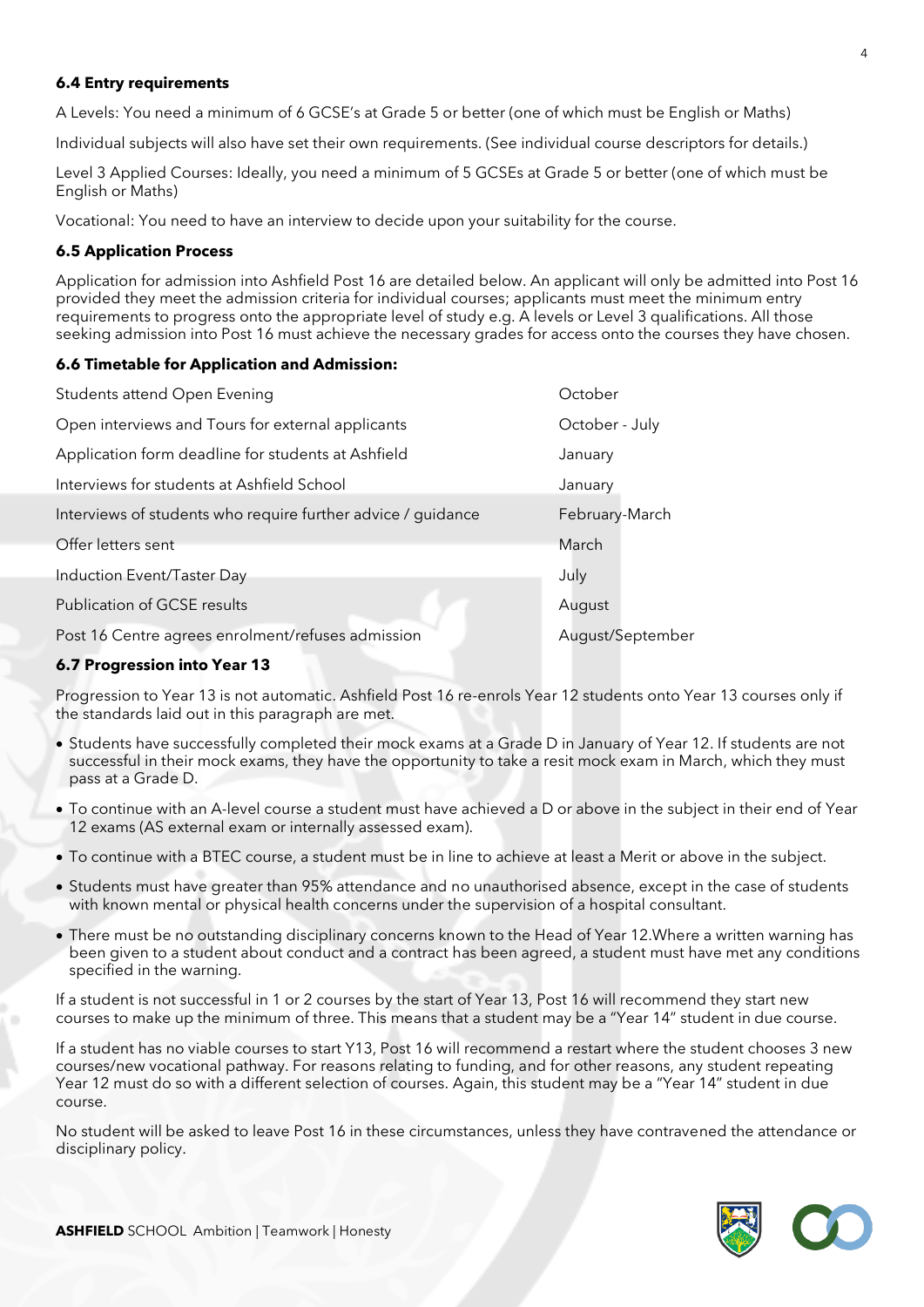#### **6.8 Progression into Year 14**

Progression in to Year 14 follows the same procedures and criteria as progression into Year 13. The expectation is that students follow 3 Level 3 courses in Year 14 or a vocational pathway. In exceptional circumstances, students may only follow 2 courses to support their progression beyond 19.

### **6.9 Typical Year 12 Schedule for Level 3 students**

- 3 or 4 courses academic/ vocational
- Course contact time 9 hours per subject fortnightly = 27 or 36 hours
- 15/20 hours of learning outside of lessons (minimum)
- 3 X 20 minutes tutor time
- Enrichment

#### **6.10 Typical Year 13/14 Schedule for Level 3 students**

- 3 courses academic, vocational, blend
- Course contact time 9 hours per subject fortnightly = 27 hours
- 15 hours of learning outside of lessons (minimum)
- 3 X 20 minutes tutor time
- Enrichment

#### **6.11 Please Note**

- We will endeavour to personalise the learning of all students to match their needs.
- Individual A Level subjects may have specific minimum GCSE grade requirements.
- The subjects listed will be offered at the Post 16 Centre subject to sufficient demand and staffing availability.

For further information please contact Linda Maguire on 01623 448854

# **7. Definitions**

#### **7.1 Looked After Children**

A Looked After Child is a child who is (a) in the care of a Local Authority, or (b) being provided with accommodation by a Local Authority in the exercise of their social services functions (see the definition in Section 22(1) of the Children Act 1989) at the time of making an application to a school;

Previously Looked After Children are children who were looked after but ceased to be so because they were adopted, (or became subject to a child arrangement order or special guardianship order). Children who were adopted (or subject to child arrangements orders or special guardianship orders) immediately following having been looked after and those children who appear (to the admission authority) to have been in state care outside of England and ceased to be in state care as a result of being adopted

[\*State Care - a child is regarded as having been in state care outside of England if they were in the care of or were accommodated by a public authority, a religious organisation, or any other provider of care whose sole or main purpose is to benefit society.] (i.e. charity group that benefits society) but does not include private fostering whether in England or from outside of England.

#### **7.2 Residence**

This is defined as the child's ordinary place of residence which is deemed to be the residential property at which the child normally and habitually resides with the person or persons having parental responsibility for the child at the time of completion of the application form. If a child's parents live at separate addresses, whichever of the two addresses the child permanently spends at least three school nights, ie, Sunday, Monday, Tuesday, Wednesday or Thursday will be taken as the place of residence. Addresses of other relatives or friends will not be considered as the place of residence even when the child stays there for all or part of the week. Proof of residence and other evidence from the court regarding parental responsibilities in these matters may be required.